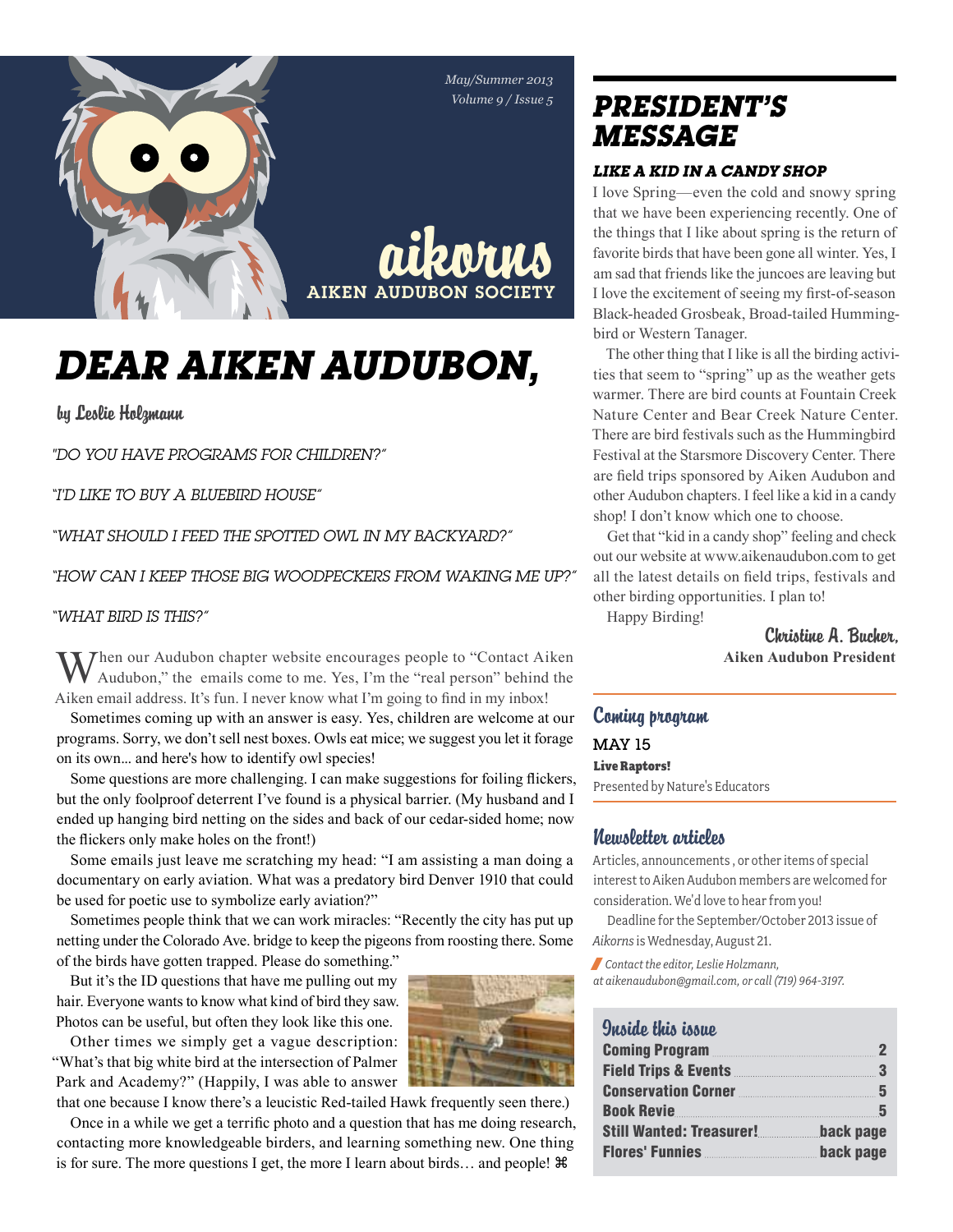## *The Greater Sage-grouse an "umbrella species"*

### by Jackie Heyda

**TT HE GREATER SAGE-GROUSE IS**<br>threatened by habitat degradation largely due<br>to farming, invasive plants and oil and gas<br>development. The federal government has adopted<br>a "core-habitat" strategy which hopes to limit deve threatened by habitat degradation largely due to farming, invasive plants and oil and gas development. The federal government has adopted on land most critical to the species.

The Sage-grouse is considered an "umbrella species". Many other birds, plants and animals are likely to benefit from this conservation.

The birds are Loggerhead Shrike, Brewer's, Sage and Vesper Sparrows, Sage Thrasher and Western Burrowing Owl.

Mammals that could benefit are Kit Fox, Merriam's Shrew, Mule Deer, Pronghorn, Pygmy Rabbit, Sagebrush Vole, White-tailed Jackrabbit and Wyoming Ground Squirrel.

Other vertebrates are Common Sagebrush lizard, Great Basin Spadefoot and Striped Whipsnake.

Nature's Educators is a non-profit  $501(c)(3)$  allvolunteer run educational wildlife program focusing on raptors. Our mission is to teach anyone and

Nature's Educators is licensed by Aurora Animal Control, Colorado Parks and Wildlife, and United States Fish & Wildlife Service to keep non-releasable raptors for educational purposes.

Plants that could benefit are Big Sagebrush, Flatspine Stickseed, Fringed Sagebrush, Hoad's or Spiny Phlox, Hooker's Sandwort and Maiden Blue-eye Mary.



#### PHOTO: COLORADO DEPARTMENT OF WILDLIFE

*We will dive into the characteristics*  that define raptors and why they are important to our ecosystems.

Audiences will discover the various types of raptors found all over the world, what it takes to care for a raptor, and learn how Nature's Educators is permitted to keep raptors. Three to four of our ambassadors will be present based on length. The audience will learn about their personal histories, anatomy, hunting strategies, and habitats.

everyone about the importance of birds of prey. We strive to get audiences excited to learn about wildlife.

This west side park has yielded some interesting birds over the years, including a variety of warblers and Rose-breasted Grosbeaks. What will be migrating along the creek this year?

#### *Upcoming Aiken Programs*

## *May 15 / Nature's educators Live Raptors!*



### Aiken Audubon Board Members

President Christine Bucher (719) 596-2916 baccab@aol.com

#### Vice President Frank Dodge

(719) 548-9863

#### **SECRETARY** Risë Foster-Bruder

(719) 282-7877 Treasurer

Arlene Sampson

### (719) 574-6134 Program Chair

Deborah Barnes (303) 947-0566 kfoopooh@yahoo.com

#### Conservation Chair Jackie Heyda (719) 487-8485

Publicity Chair Christine Bucher

(719) 596-2916 baccab@aol.com

Education Chair Position Open

#### Field Trips

Jeannie Mitchell (719) 494-1977

#### **HOSPITALITY**

vancerus@earthlink.net

Aikorns Editor/Web

Leslie Holzmann (719) 964-3197 aikenaudubon@gmail.com

Arlene Sampson (acting)

(719) 574-6134

Christmas Count

Ken Pals mtnpals@gmail.com

Aiken Audubon programs are free and open to the public. They are held at the Colorado State Division of Wildlife building located at 4255 Sinton Road. Coffee and socializing is at 6:30 pm and programs begin at 7 pm. Please use the back entrance. *Note:* Sinton Road runs parallel to I-25 on the east side, between Garden of the Gods Road and Fillmore Street.

### Aiken Audubon Field Trips & Events

Everyone is welcome on Aiken field trips, regardless of experience level or membership in Audubon. Contact trip leader for details and to let them know you are coming. Don't forget to pack your binoculars, scope (if you have one), field guide, water, snack or lunch, hat, rain gear, sun screen, bug spray, camera(?), and some gas money for the drivers. No dogs are allowed on Aiken trips.

*Note:* In cases of extreme weather, trips may be cancelled. If this might be a possibility, please contact the trip leader an hour before the scheduled meeting time. To receive e-mailed reminders of upcoming field trips, send your name and e-mail address to aikenaudubon@gmail.com.

#### *Sonderman Park Saturday, May 11, 8 am – noon*

Meet at the Beidleman Environmental Center, 740 W. Caramillo St., Colorado Springs, CO, 80907. Leader: Allan Burns. No reservations needed—just show up. Questions? Contact Jeannie Mitchell, (h) (719) 494-1977, (c) (719) 233-1956.

### *Fountain Creek Bird Count Saturday, May 11, 7 – 11 am*

Beginning-to-advanced birders are invited to observe and record the numbers of bird species and populations found in Fountain Creek Regional Park during the height of spring migration. This event is hosted by Fountain Creek Nature Center and is listed here for your convenience. Requested \$5 donation for birdseed. Reservations required, (719) 520-6745.

### *Bret Gray Ranch Wednesday, May 15, times below*

John Drummond has arranged this rare opportunity to bird this 50,000 acre Nature Conservancy ranch east of Colorado Springs in Lincoln County. Pronghorn, Swift fox, Mountain Plover, Burrowing Owl, and Cassin's Sparrow are among the species possible. The ranch also hosts over 200 natural playas, which are critical for migratory birds, particular waterfowl, and are home to the Plains Leopard Frog.

Plan to bring food, plenty of water, sunscreen, and wear your hiking boots. High clearance 4-wheel-drive vehicles are needed.

Meet at the Woodmen Park-n-Ride at 6:45, or the Fuel B gas station on Hwy 94 in Ellicott at 7:30 to carpool Trip lasts until afternoon. RSVP required to Jeannie Mitchell, (h) (719) 494-1977, (c) (719) 233-1956; limit 16 participants.

### *Bear Creek Bird Count Saturday, May 18, 7 – 11 am*

Birding enthusiasts of all ages and abilities are invited to participate in a citizen science project counting species and populations in Bear Creek Park. This event is hosted by Bear Creek Nature Center and is listed here for your convenience. Requested \$5 donation for birdseed. Reservations required, (719) 520-6387.

### *Kiowa Creek Sanctuary Sunday, May 26 (Memorial Day weekend), 8 – 11 am*

See who's migrating through the sanctuary! Trip led by Aaron Shipe. Meet at the sanctuary house. Note that there is ongoing construction on Hodgen Road. RSVP required to Jeannie Mitchell, (h) 719.494.1977, (c) 719.233.1956; limit 12 participants.

### *Castlewood Canyon Insects Saturday, June 1, 8 am – 3 pm*



Join "Bug Eric" Eaton and learn more than you ever thought possible, as we look for insects in Castlewood Canyon State Park. Bring sunscreen, a hat, lunch, and as much water as you can comfortably carry. Wear

boots; there are rattlesnakes in the area. Close-focusing binoculars and field guides might be useful. Bring a camera if you would like.

Target species include tiger beetles, grasshoppers, butterflies, bees, and flies. This is also a great wildflower area. You are welcome to look at birds, too!

Meet at the Monument Park-n-Ride, north end. There is a state parks entry fee unless you have an annual pass. Questions? Contact Eric at (719) 447-0927 or bugeric24@yahoo.com. RSVP required to Jeannie Mitchell, (h) (719) 494-1977, (c) (719) 233-1956

### *Turkey Creek Ranch Monday, June 3, 8 – 10:30 am*

This treed picnic area on Fort Carson property is a popular hangout for Lewis' Woodpeckers, as well as Wild Turkeys, bluebirds and other migrants. Come spend a relaxing morning (little walking is involved). This trip will be led by Mel and Jeanne Goff.

We'll meet at the parking lot just to the right of the entrance road, 10 miles south of Ft. Carson's main gate on Hwy. 115. (Exit I-25 at South Academy/exit 135, go west one mile, then south on Hwy. 115.) The entrance is on the east side of the highway directly across from the entrance to Aiken Canyon. Be sure to obey all TCR speed limits and respect all off limits area signs. TCR will be closed to the general public on that day, so please plan to stay with our group. Bring water, sunscreen, and snacks.

For more information and/or to RSVP, email Mel and Jeanne or call them at (719) 591-1155. Bad weather cancels the trip.

More Field Trips on next page

### More trips online!

For the latest information on field trips and events: **www.AikenAudubon.com**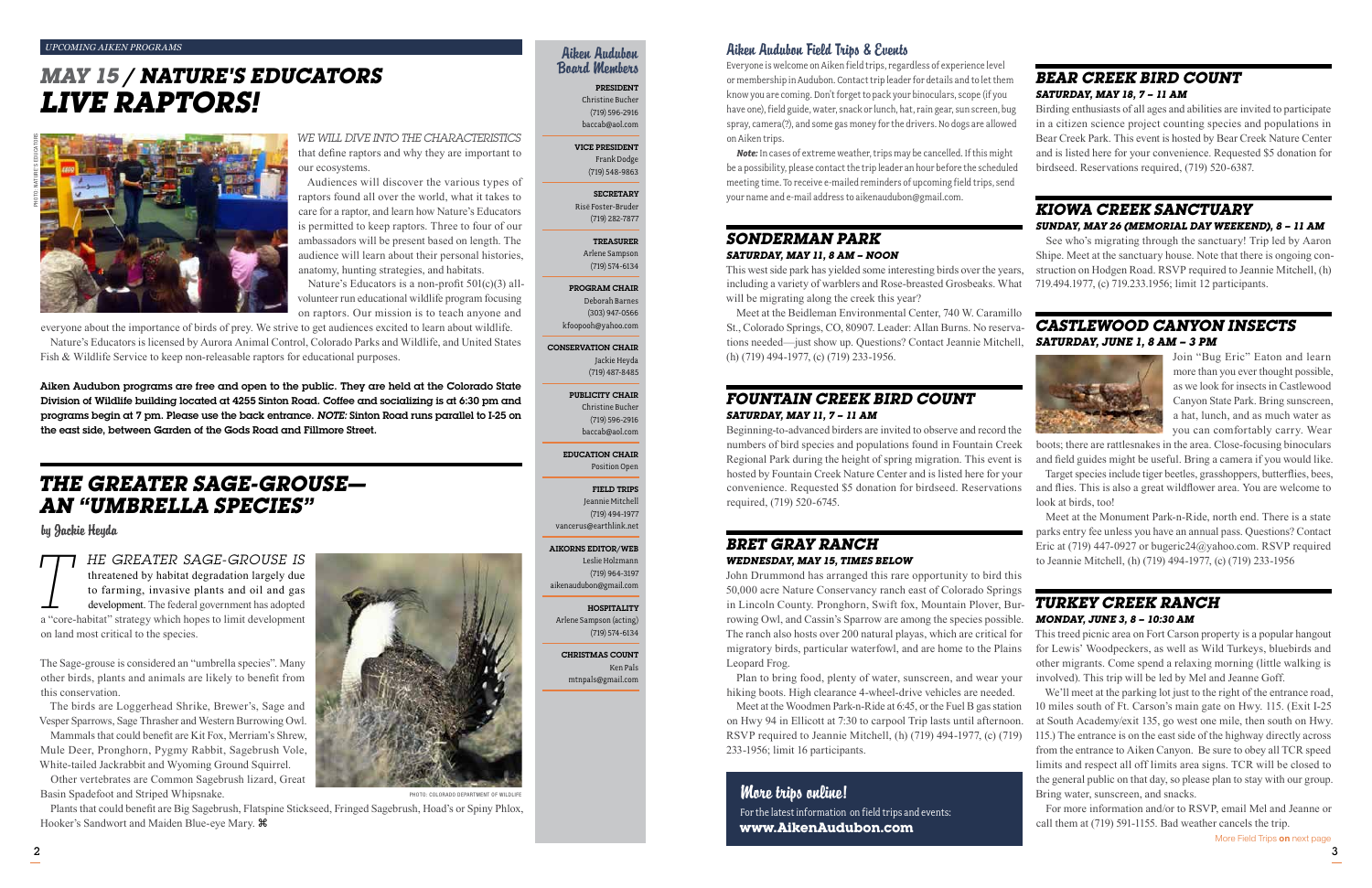#### *Conservation corner*

## *News & Notes:*

#### *Bald Eagle Nest Structure*

Mike Smith, conservation biologist for the Colorado Parks and Wildlife, thanked the Southeast Colorado Power and its staff for their assistance in the construction of a new artificial Bald Eagle nest east of Lamar. A local pair of eagles has used the nest for the past 20 years. The nest was recently toppled by high winds. The eagles arrived at the nesting site in late January and began courtship behavior. Kudos to the power company for locating the necessary materials, equipment and help to put up a new pole, guy wires and nest platform.

#### *Gunnison Sage-grouse: Endangered species?*

The Gunnison Sage-grouse may be listed as an Endangered Species by the United States Fish and Wildlife Service. National Audubon has identified this grouse as one of the top ten most endangered birds. The grouse occupied portions of Colorado, Utah, New Mexico, and Arizona. Today 7 small populations remain in southwestern Colorado and Utah. A final decision on the listing of the species will be made in September 2013.

#### *Browns Canyon Draft Proposal – public comments due before the end of May, 2013*

Senator Mark Udall would like interested persons to share their comments on draft legislation to create the Browns Canyon National Monument. The new monument would cover 22,000 acres between Salida and Buena Vista in Chaffee County. The proposal includes 10,500 acres of new wilderness and will also protect a popular rafting destination. To read more about the proposal, public meetings and to submit a comment before the end of May 2013, go to www. markudall.senate.gov/brownscanyon/.

#### *Audubon Convention 2013*

For the first time in thirteen years, National Audubon will hold a convention, July 12-15, 2013. Join them at the Shamania Lodge in Stevenson, Washington. For more information or to sign up, go to www.audubonconvention.org.

#### *The "Water Footprint" of an American*

Everyone is interested in water and our use of it. The Nature Conservancy has a "water footprint" information sheet on their website. It is interesting to look at and read the information. Go to www.nature.org/our initiative/habitats/ riverslakes/explore/ water-footprint-of-an-american.

#### *reuse/recycle*

Jack Flobeck is the founder of Aqua Prima Center, a nonprofit think tank for water research. On Wednesday, March 20, 2013, he wrote an article in the OP/ED section of *The Gazette* titled "More water conservation through residential reuse". This article was very interesting and the webpage of Aqua Prima has a lot of information about water. Go to www.aquaprima.org for more information.

Maybe birding VIresults from having a "collection gene." (At least a bird collection—aka a "life list"—doesn't take up any space on a shelf, and as a bonus, it never needs dusting.) I don't just collect birds, I seem to also accumulate books. Like many birders I have a shelf full of



We'll rendezvous at Cheyenne Mountain High School east parking lot and carpool to Emerald Valley. Be prepared to drive or offer to ride. High clearance vehicles are recommended. Passengers should contribute \$5 to drivers for gas. Bring the usual things (including the ability to ford small streams).

Reservations are required. Group size is limited to 16 people as parking is limited at the site. Contact Ken Pals, mtnpals $(a)$ g.mail. com or (719) 471-0687, for more information and to let him know you are coming.

#### *Chico Basin Ranch ODES Saturday, July 20, 8 am*



This is our second Aiken Audubon Dragonflies and Damselflies Trip. On our first trip last summer, in spite of unrelenting heat, 23 species were tallied. Bring a snack or lunch, and plenty of water. Unlike birds, drag-

onflies like to be out in the midday sun—don't forget the hats and sunscreen. Trip led by Bill Maynard.

> If you enjoy books about nature, you will absolutely love this book. Even if nature isn't your favorite genre, you will love this book. Anyone who enjoys birds, anyone who sees beauty in God's creation, anyone who appreciates fine artwork, or even a well-written phrase—this book is for you. I guarantee you'll take as much pleasure in reading it as I did.  $\mathcal{H}$



Meet at Chico Basin Ranch headquarters. There is a \$10 admission fee (\$15 if fewer than 5 people sign up). RSVP required to Jeannie Mitchell, (h) (719) 494-1977, (c) (719) 233-1956.

### *Birding for beginners 202 Thursday calsses: August 15, 29, & September 12, 6:30 – 8:30 pm*

#### *saturday Field trips: August 17, 31, & September 14, 7 – 11 am at various locations*

This series of three Thursday evening classes and three Saturday morning field trips goes beyond the basics of birding. County Naturalist Ken Pals brings years of experience and enthusiasm as he focuses on species that are more difficult to identify, including hawks, shorebirds, flycatchers and warblers.

Classes held at Bear Creek Nature Center, field trips vary. Cost is \$50 for Nature Center members, \$60 for nonmembers. Reservations are required. For more information, or to save your spot, call Bear Creek Nature Center at (719) 520-6387 or email kenpals@ elpasoco.com.

### *butters and hummers at bear creek*

### *Saturday, auguest 3, 10 – 11:30 am*

Nectar sippers such as butterflies and hummingbirds are amazing animals dependent on the specific resources. Find out how they feed, what plants attract them, and how they live their daily and yearly lives. You'll make a cool craft too. This event is hosted by Bear Creek Nature Center and is listed here for your convenience. Fee: \$4.00/nature center member, \$5/nonmember. Reservation required, call (719) 520-6387.

5

Look for the Aiken Audubon Society Facebook page! facebook.com/pages/Aiken-Audubon-Society

## *The Bluebird Effect: A Review*

by Leslie Holzmann

delightful books, each chronicling the nature experiences of an author. From a Victorian lady's garden journal to the a thin volume exploring the seasons of the north woods, I can immerse myself in the great outdoors from the comfort of my favorite chair.

I have to admit, however, that many of these books work equally well as sleeping pills. Reading detailed descriptions of the weeds on someone's farm just doesn't generate the page-turning thrills of a good adventure story.

When I heard that Julie Zickefoose had published a book about birds, I was rather ho-hum about the whole deal. Another nature book? Yawn. But after the fifth person in as many days waxed eloquent about *The Bluebird Effect* and strongly encouraged me to read it, I began to think there might be more to this particular story. I had no idea.

Who knew you could write an exciting nature book? I actually stayed up late reading chapter after chapter. What would happen to the male bluebird? You mean there's something good about starlings? Could the Rose-breasted Grosbeak nestling be nursed back to health? In a series of beautifully written stories, Zickefoose draws us in, opens our eyes, and leaves us wanting more.

Then there are her illustrations. Zickefoose is already highly regarded for her incredible sketches and watercolor paintings. She lavishes her work on this book; you're treated to a new illustration every time you turn a page. I'd recommend this book for the illustrations alone.

### *summer raptor ID trip June 8, 7am – 1 pm or 2 pm*

Head out to exercise your skills in Raptor ID by working on our summer raptors. We'll drive out to Eastern El Paso County looking for Raptors. We will spend time with scopes so everyone has a chance to practice.

Be prepared for heat; bring food and water as needed. Bring your long lenses if you have them or attempt some digiscoping with small point and shoots or your phones.

Meet at Fountain Creek Nature Center parking lot; remember to share costs with your driver. For more information and to RSVP, contact Debbie Barnes at kfoopooh at yahoo.com or (c) (303) 947-0566.

### *Kiowa Creek Sanctuary Sunday, June 9, 9:30 – 11:30 am*

Join the Arkansas Valley Audubon Society when they visit the sanctuary. It's always fun to see who is hanging around the feeders, ponds, trees and meadows of Kiowa Creek Sanctuary; the property list is currently at 125 species and counting. If you would like, bring a sack lunch to enjoy on the porch after the walk. Restrooms and a refrigerator are available in the house.

Meet at the sanctuary house: proceed through the gate and down the looong driveway at 10165 Meridian Road in Black Forest. Note that there is ongoing construction on Hodgen Road. Trip leader is Aaron Shipe. RSVP required to Jeannie Mitchell, (h) (719) 494-1977, (c) (719) 233-1956.

### *Manitou Lake Saturday, June 15, 7:30 – Noon*

Enjoy the cooler weather at higher elevations while looking for some of the over 150 bird species that have been sighted at Manitou Lake. Bring a snack or lunch and enjoy it at the picnic tables by the water. For those interested, we'll stop at FR 339 on the way back (good parking, no fee). Perhaps we'll see breeding Vesper Sparrows! Scopes are helpful but not mandatory. Trip led by Jeff Jones.

Meet at the Red Rocks Safeway parking lot in Old Colorado City by 7:30 to carpool up the mountain. There is a \$6 fee per car at Manitou Lake unless you have an RMRC annual pass (not the same as a state parks pass).

RSVP to Jeannie Mitchell, (h) (719) 494-1977, (c) (719)233-1956.

### *Emerald Valley Blooms, Butterflies, and Birds*

### *Monday, June 24, 7 am – 3:30 pm*

Join El Paso County naturalist Ken Pals in exploring the biological diversity of this montane forest and meadow off Old Stage Road. Slipper orchids and other native plants will be top priority, followed by butterflies, then birds such as Band-tailed Pigeon, flycatchers, kinglets, vireos and hummingbirds. Consider bringing a camera.